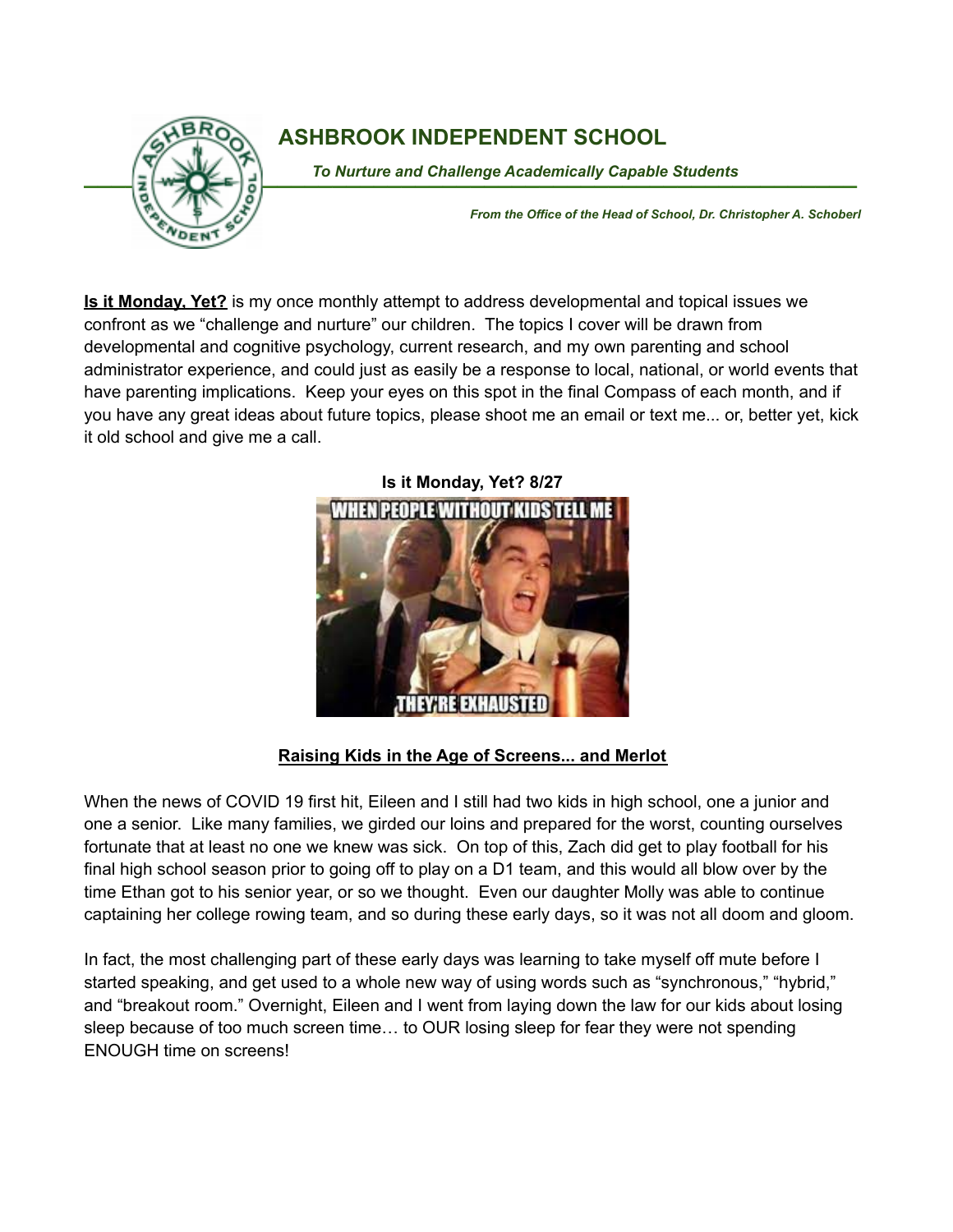If you're raising children who have access to technology at home, it's easy to lose perspective on healthy practices and ways to enforce them according to your family values. When I reflect on my own parenting around technology, red flags that I was losing it, included raising my voice or threatening to remove devices, though I was smart enough not to allow this to impact my relationship with my children, not because I wanted to be their buddy, but because I knew that keeping this connection intact was the best resource I had in what felt like a war between my family and an industry preying on my children.

Although a labor of love, and the best work we will ever do, parenting is not easy. According to [Pew](https://www.pewresearch.org/) [Research](https://www.pewresearch.org/), "... the widespread adoption of smartphones and the rise of social media has introduced a new wrinkle to the challenges of parenthood. In fact, a majority of parents in the United States (66%) … say that parenting is harder today than it was 20 years ago, with many in this group citing technology as a reason why. Below are some thoughts that I hope will help.

1) First and foremost, be sure your children know your family's values around the use of technology. They won't always follow these, but they need to hear your voice in their heads, and they will, when they are violating these values when you are not around, and you won't always be.

2) It's easy to demonize technology, but remember that screens don't hurt users, users hurt users. Like many things in life, technology is not inherently all bad or all good: it's more about how it is used that is either healthy or unhealthy. In this respect, the best we can do for our children is to know how they are using their devices, and to provide boundaries, supervision, encouragement when used properly, and sensible consequences aimed at growth and education when they cross a line.



3) One well intentioned response to the frustration you experience when your children do not listen to you regarding technology use, is to limit their use through filters, alarms, or time limit software. Hear me when I say that you've likely taken twice as much time to research these apps, as they will take to dismantle them or find workarounds! This is, at best, a very temporary and anemic solution. More useful are router reports that tell you where they have been, data that is objective and can inform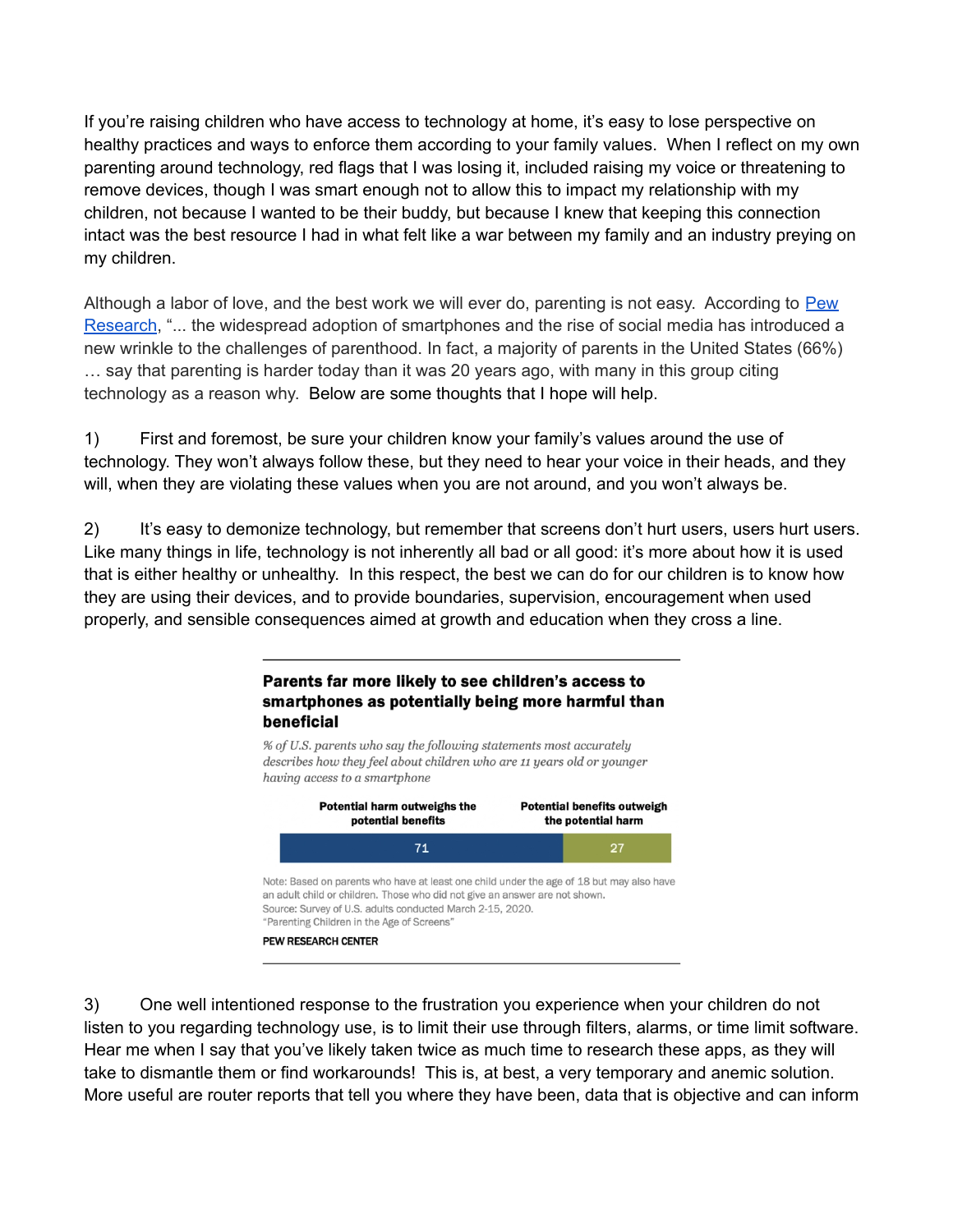conversations with them about how they are using technology (kids are often surprised they have spent so much time on site, so this can be a powerful tool as you hold a mirror up to them and their screen time.

4) A natural place to go after you realize you've spent a lot of money and time on digital guardrails that have done little but challenge and level up your child's hacking skills, is to pull the plug, literally, on their devices. This is a bad idea for two reasons: a) pulling the plug is very difficult to do now that your kids require more time on their devices for school (and they know it). And even if you could, how would you manage this (it could end up being more difficult for you than for them, like that time you grounded them for life!)? and b) you have missed a teachable moment: pulling the plug when they make a bad decision about technology use, is like removing math from their lives when they get a problem incorrect (OK, a little dramatic, but I think you see where I'm going with this).

5) A more productive (and sustainable) response would be to move their machine to a public place in the house, torture them with a daily review the router report for their device (linking this performance to the right to return their machine to more of a private place), insist on time spent in non screen activities, or give them the family flip phone for a week (a phone doesn't need to be smart to do the job YOU need it to do, and there are entire industries out there that make alarm clocks and cameras NOT attached to phones). In short, respond by teaching your children to use their devices properly, which is a more natural consequence. So, if a technology line is crossed, don't *pull* it from their lives, but rather *put it in their lives in a more intentional and thoughtful way*. Trust me: they'll be so miserable they'll have plenty of motivation to deliver on your expectations.

6) It is important to be a good role model for a balanced use of technology, and to help your children know that technology use is a privilege, not a right: since you pay the bills, their phones, tablets, and computers: they're yours. As such, you should know all passwords and have 100% access to their chats and their social media accounts, to visit anytime you'd like, on a whim.



## Roughly seven-in-ten parents say smartphones will hurt children's ability to develop healthy friendships,

Note: Based on parents who have at least one child under the age of 18 but may also have an adult child or children. Those who did not give an answer are not shown. Source: Survey of U.S. adults conducted March 2-15, 2020. "Parenting Children in the Age of Screens'

**PEW RESEARCH CENTER**